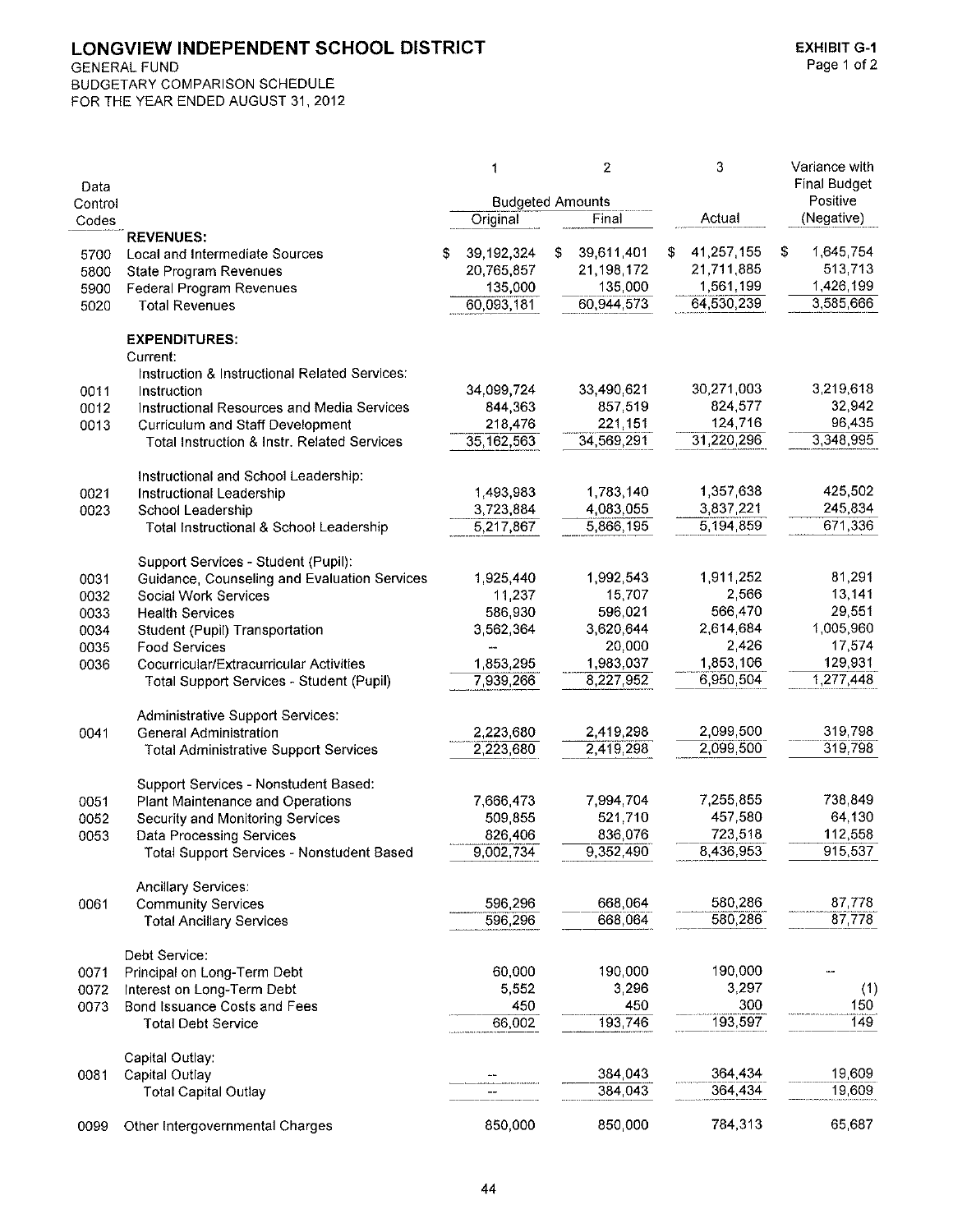GENERAL FUND

|         |                                              |            |                         | 3            | Variance with       |
|---------|----------------------------------------------|------------|-------------------------|--------------|---------------------|
| Data    |                                              |            |                         |              | <b>Final Budget</b> |
| Control |                                              |            | <b>Budgeted Amounts</b> |              | Positive            |
| Codes   |                                              | Original   | Final                   | Actual       | (Negative)          |
|         | Total Intergovernmental Charges              | 850,000    | 850,000                 | 784,313      | 65.687              |
| 6030    | <b>Total Expenditures</b>                    | 61,058,408 | 62,531,079              | 55,824,742   | 6,706,337           |
| 1100    | Excess (Deficiency) of Revenues Over (Under) |            |                         |              |                     |
| 1100    | <b>Expenditures</b>                          | (965, 227) | (1,586,506)             | 8,705,497    | 10,292,003          |
| 1200    | Net Change in Fund Balance                   | (965, 227) | (1,586,506)             | 8.705,497    | 10,292,003          |
| 0100    | Fund Balance - Beginning                     | 39,438,211 | 39.438.211              | 39,438,211   |                     |
| 3000    | Fund Balance - Ending                        | 38,472,984 | 37,851,705              | 48, 143, 708 | 10,292,003          |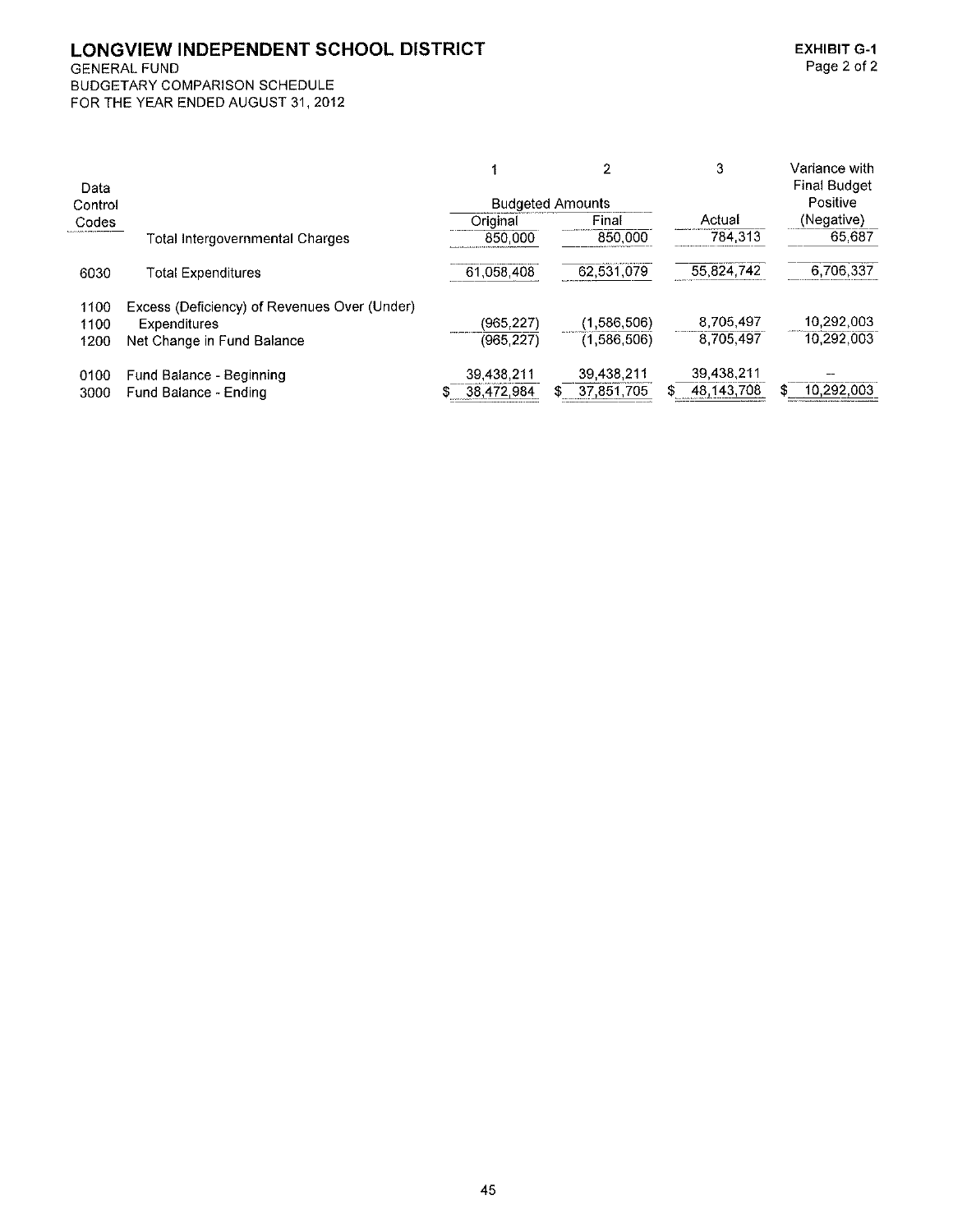NATIONAL SCHOOL BREAKFAST AND LUNCH PROGRAM BUDGETARY COMPARISON SCHEDULE FOR THE YEAR ENDED AUGUST 31, 2012

|                                          |                                                                                                                                                                                             |           |                                                  | $\overline{c}$ |                                                                    | 3         |                                                                              | Variance with       |  |
|------------------------------------------|---------------------------------------------------------------------------------------------------------------------------------------------------------------------------------------------|-----------|--------------------------------------------------|----------------|--------------------------------------------------------------------|-----------|------------------------------------------------------------------------------|---------------------|--|
|                                          |                                                                                                                                                                                             |           |                                                  |                |                                                                    |           |                                                                              | <b>Final Budget</b> |  |
|                                          | <b>Budgeted Amounts</b>                                                                                                                                                                     |           |                                                  |                |                                                                    |           |                                                                              | Positive            |  |
|                                          |                                                                                                                                                                                             | Original  |                                                  | Final          |                                                                    | Actual    |                                                                              | (Negative)          |  |
| <b>REVENUES:</b>                         |                                                                                                                                                                                             |           |                                                  |                |                                                                    |           |                                                                              |                     |  |
| Local and Intermediate Sources           | \$                                                                                                                                                                                          | 948,000   | \$                                               |                | \$                                                                 |           | \$                                                                           | (115, 121)          |  |
| <b>State Program Revenues</b>            |                                                                                                                                                                                             | 27,000    |                                                  | 43,806         |                                                                    |           |                                                                              | (4,208)             |  |
| Federal Program Revenues                 |                                                                                                                                                                                             |           |                                                  |                |                                                                    |           |                                                                              | (541,802)           |  |
| <b>Total Revenues</b>                    |                                                                                                                                                                                             |           |                                                  |                |                                                                    |           |                                                                              | (661,131)           |  |
| <b>EXPENDITURES:</b>                     |                                                                                                                                                                                             |           |                                                  |                |                                                                    |           |                                                                              |                     |  |
| Current:                                 |                                                                                                                                                                                             |           |                                                  |                |                                                                    |           |                                                                              |                     |  |
| Support Services - Student (Pupil):      |                                                                                                                                                                                             |           |                                                  |                |                                                                    |           |                                                                              |                     |  |
| <b>Food Services</b>                     |                                                                                                                                                                                             | 4.358,254 |                                                  | 4,601,937      |                                                                    | 4,063,819 |                                                                              | 538,118             |  |
| Total Support Services - Student (Pupil) |                                                                                                                                                                                             |           |                                                  | 4,601,937      |                                                                    | 4,063,819 |                                                                              | 538,118             |  |
| <b>Total Expenditures</b>                |                                                                                                                                                                                             | 4.358,254 |                                                  | 4,601,937      |                                                                    | 4,063,819 |                                                                              | 538,118             |  |
|                                          |                                                                                                                                                                                             |           |                                                  |                |                                                                    |           |                                                                              |                     |  |
| Expenditures                             |                                                                                                                                                                                             | 337,787   |                                                  | 170,910        |                                                                    | 47,897    |                                                                              | (123, 013)          |  |
|                                          |                                                                                                                                                                                             |           |                                                  |                |                                                                    |           |                                                                              |                     |  |
| <b>Transfers In</b>                      |                                                                                                                                                                                             | --        |                                                  |                |                                                                    |           |                                                                              | (1)                 |  |
|                                          |                                                                                                                                                                                             | --        |                                                  |                |                                                                    |           |                                                                              | (1)                 |  |
| Net Change in Fund Balance               |                                                                                                                                                                                             | 337,787   |                                                  | 228,393        |                                                                    | 105,379   |                                                                              | (123, 014)          |  |
|                                          |                                                                                                                                                                                             |           |                                                  |                |                                                                    |           |                                                                              |                     |  |
|                                          |                                                                                                                                                                                             | 1,497,882 | S                                                | 1,388,488      | S.                                                                 | 1,265,474 |                                                                              | (123, 014)          |  |
|                                          | Control<br>Excess (Deficiency) of Revenues Over (Under)<br>Other Financing Sources (Uses):<br>Total Other Financing Sources and (Uses)<br>Fund Balance - Beginning<br>Fund Balance - Ending |           | 3.721,041<br>4 696,041<br>4 358,254<br>1.160,095 |                | 948,000<br>3,781,041<br>4,772,847<br>57,483<br>57,483<br>1,160,095 |           | 832,879<br>39,598<br>3,239,239<br>4,111,716<br>57,482<br>57,482<br>1,160,095 |                     |  |